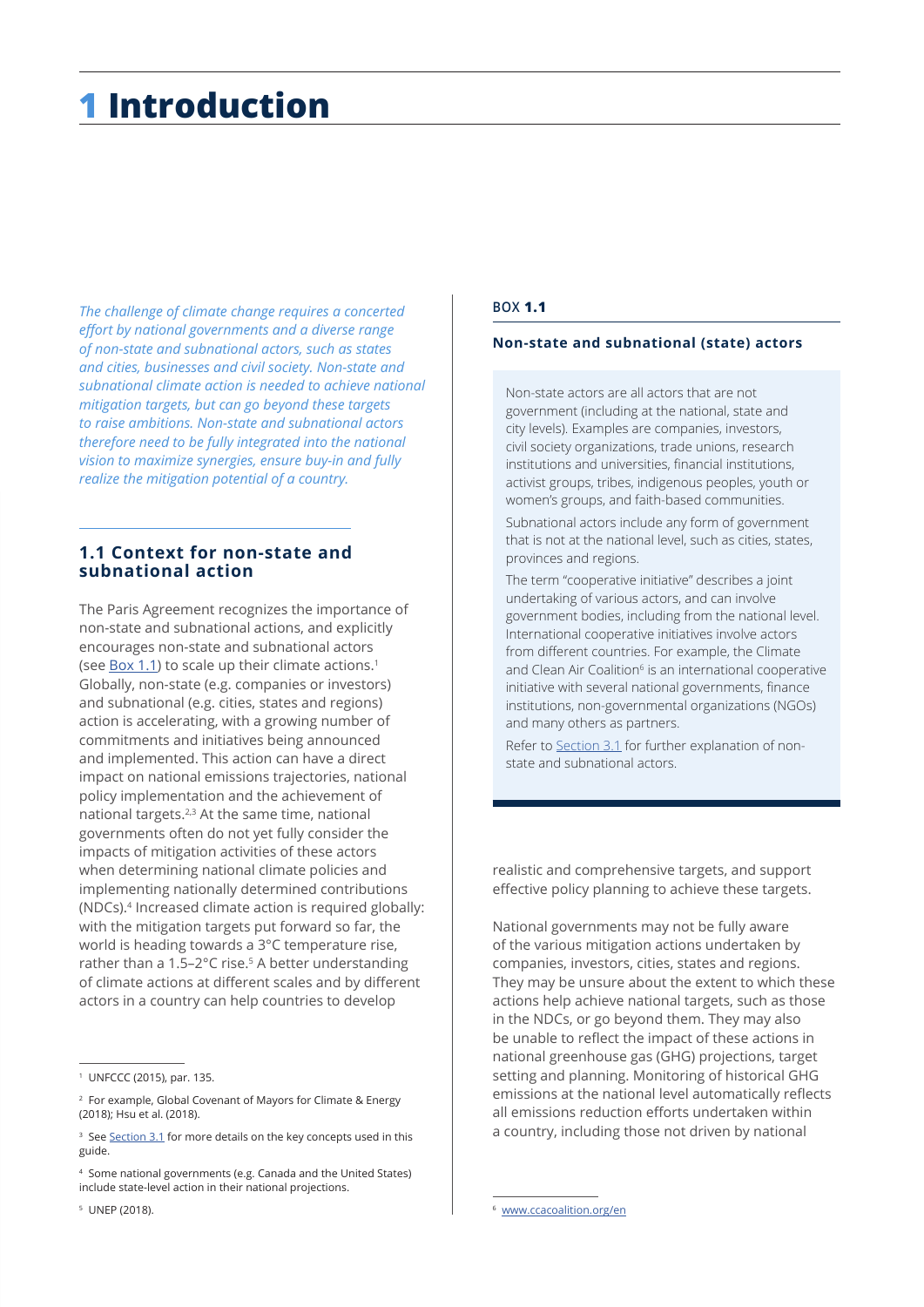governments.<sup>7</sup> Explicit consideration of non-state and subnational mitigation actions can lead to accurate and comprehensive projections, and better inform effective planning and policies at the local scale. It can also help countries identify promising subnational and non-state approaches that can be scaled up or supported by the national government or other partners.

Climate mitigation projections play an important role in identifying national and sectoral pathways, devising policies, and understanding whether countries will be able to reach their NDC targets. Under the Enhanced Transparency Framework of the Paris Agreement, all parties are required to report on progress made in implementing and achieving NDCs.8 However, current policy projections that help estimate future emissions pathways often focus on national policies and do not explicitly account for other actions.

National targets are often realized through implementation by non-state and subnational actors. Non-state and subnational actions can also lead to ambitious emissions reductions, beyond those achieved by national policies alone; these actions mutually reinforce each other.<sup>9</sup> There is thus a compelling rationale for including the impact of non-state and subnational actions in national climate analysis to increase the accuracy of projections and enhance ambition. A comprehensive understanding of how non-state and subnational actions fit within, and contribute to, overall national targets and policies can help build realistic emissions projections.

However, policymakers face many challenges when attempting to identify and quantify the impact of non-state and subnational actions, and integrate them into their own models, and GHG emissions projections and planning. These include data availability and data gaps, lack of harmonized data and common indicators, uncertainty about the attainment of targets, and the need to use common metrics for non-state and subnational actions and national policies. This document aims to offer solutions to these challenges by providing a series of steps to determine the potential impact of non-state and subnational actions, while addressing overlaps and avoiding double counting.

#### 9 UNEP (2016, 2018).

## **1.2 Purpose of the guide**

The purpose of this guide is to help national policymakers and analysts assess the impact of non-state and subnational actions. This knowledge can inform and improve the development of future national GHG trajectories and climaterelevant policies and targets, such as those in the NDCs. The methodology contained in this guide provides steps for users to identify, quantify and aggregate the impact of non-state and subnational actions, and integrate them into mitigation targets, projections and scenarios, which may support policy development, policy evaluation and target-setting.

The assessment may provide additional benefits. Developing an understanding of potential emissions reductions from non-state and subnational actions may boost national governments' confidence that current targets can be met or, alternatively, provide an insight into the emissions gap that needs to be bridged. It may support development of more ambitious national mitigation targets. The guide may also improve awareness about non-state and subnational actions, and facilitate coordination and communication between national, non-state and subnational actors for efficient implementation and aligned decision-making. This will help national governments set targets and put in place the right policies to enable action and ambition by non-state and subnational actors. The guide can also be used to assess the impact of non-state and subnational actions on specific policy targets – for example, a national energy efficiency scheme, renewable energy targets or penetration of electric vehicles. It may offer insights into whether non-state and subnational actions are effective or are likely to enjoy a broad mandate if enacted at the national level. As well, detailed analysis using this guide of innovative policies implemented at subnational level can improve understanding of such policies, which could potentially be translated to, or replicated at, the national level.

This forward-looking guide is fundamentally different from existing national guidance on GHG emissions accounting in the context of reporting under the United Nations Framework Convention on Climate Change (UNFCCC),<sup>10</sup> which covers past and current emissions by all actors within a country's jurisdiction, including non-state and subnational actors. The guide is not intended as a means to

<sup>7</sup> Although not attributing changes in emissions to individual actions.

<sup>8</sup> [https://unfccc.int/process-and-meetings/transparency-and](https://unfccc.int/process-and-meetings/transparency-and-reporting/reporting-and-review-under-the-paris-agreement/reporting-and-review-under-the-paris-agreement)[reporting/reporting-and-review-under-the-paris-agreement/](https://unfccc.int/process-and-meetings/transparency-and-reporting/reporting-and-review-under-the-paris-agreement/reporting-and-review-under-the-paris-agreement) [reporting-and-review-under-the-paris-agreement](https://unfccc.int/process-and-meetings/transparency-and-reporting/reporting-and-review-under-the-paris-agreement/reporting-and-review-under-the-paris-agreement)

<sup>&</sup>lt;sup>10</sup> See, for example, reporting requirements for Annex I countries: [https://unfccc.int/process-and-meetings/transparency-and](https://unfccc.int/process-and-meetings/transparency-and-reporting/reporting-and-review-under-the-convention/greenhouse-gas-inventories-annex-i-parties/reporting-requirements)[reporting/reporting-and-review-under-the-convention/greenhouse](https://unfccc.int/process-and-meetings/transparency-and-reporting/reporting-and-review-under-the-convention/greenhouse-gas-inventories-annex-i-parties/reporting-requirements)[gas-inventories-annex-i-parties/reporting-requirements](https://unfccc.int/process-and-meetings/transparency-and-reporting/reporting-and-review-under-the-convention/greenhouse-gas-inventories-annex-i-parties/reporting-requirements).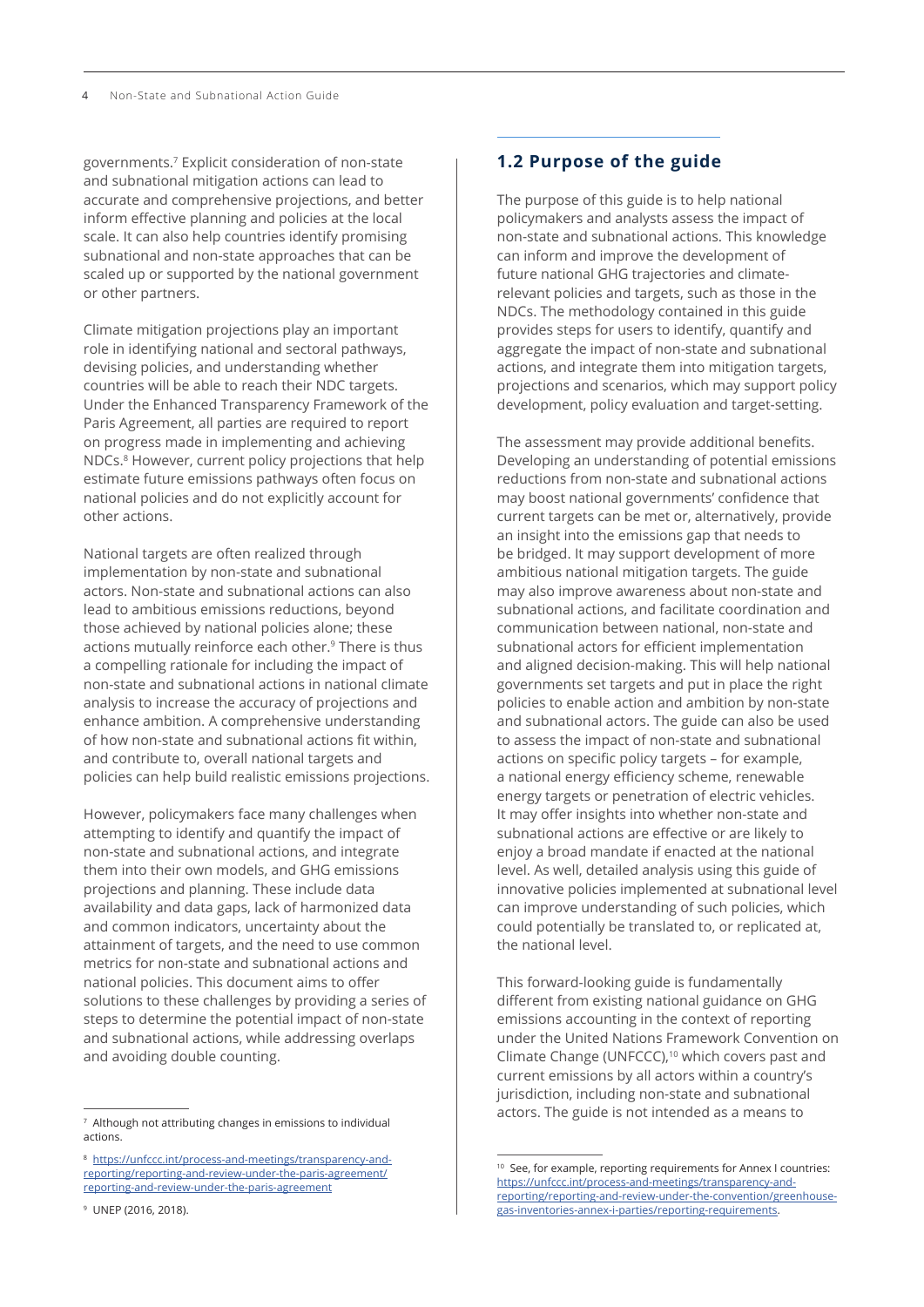attribute achieved emissions reductions to specific non-state or subnational actors, or to apportion the national or sectoral target to subnational actors. Instead, the guide helps to determine the potential impact of existing (and pledged) non-state and subnational actions, which, if realized, will be reflected as reductions in emissions in the national GHG inventory.

Application of the guide to the national or sectoral context can help policymakers answer the following questions, among others:

- What non-state and subnational climate actions are occurring in the country?
- Which of these actions, or sums of actions of various stakeholders, will have a climate mitigation impact in the country or a specific sector?
- How big is their impact for a national or sectoral mitigation pathway?
- How can non-state and subnational actions contribute to meeting or overachieving NDC mitigation targets?
- Which actions reflect ambition and go beyond existing policies, and by how much?
- How can non-state and subnational actions enable new, more ambitious NDC mitigation targets to be set?
- What insights can the analysis of potential impacts from non-state and subnational actions provide for future national and international policies?

## **1.3 Intended users**

This guide is intended primarily for national government ministries and agencies, research institutions and NGOs. It can also be used by non-state and subnational actors to inform their own actions and understand the relationship with national action. Throughout this guide, the term "user" refers to the person applying the methodology.

The following examples demonstrate how different types of users can apply the guide:

- **National government ministries and agencies.** Identify and quantify the impact of non-state and subnational mitigation actions, and integrate them into national and/or sectoral mitigation assessments and scenarios, policy development and targetsetting.
- **Research institutions and NGOs.** Identify and assess the mitigation potential of nonstate and subnational mitigation actions in comparison with national policies or NDCs, and provide support to decision makers.
- **Non-state and subnational actors.** Identify and assess the mitigation potential of nonstate and subnational mitigation actions towards meeting and/or supplementing sectoral, national and international targets.

This guide can accommodate a variety of objectives from a range of users (see [Chapter 2\)](#page-8-0). For example, a national government may want to use the guide to improve its understanding of actions being taken by non-state and subnational actors, and identify sectors where a greater degree of action is occurring. A university undertaking national emissions projections may want to use this guide to improve emissions scenarios by incorporating the impact of subnational and non-state actions.

## **1.4 Scope, applicability and limitations of the guide**

The guide provides principles, concepts and procedures applicable to all types of non-state and subnational climate mitigation actions. It is organized into five parts [\(Figure 1.1](#page-3-0)). Part I introduces the guide, and provides objectives, principles and an overview of steps for conducting an assessment. It also introduces some common challenges around such an assessment. Part II discusses how to define the assessment, including selecting non-state and subnational actions for inclusion in the assessment. Part III provides impact assessment steps, including assessing overlaps, aggregating impacts, and comparing ambition across non-state/subnational and national/sectoral policies and targets. Part IV covers reporting of results, and Part V discusses the use of assessment results for decision-making. The guide details a general process for users to follow when conducting an assessment. It includes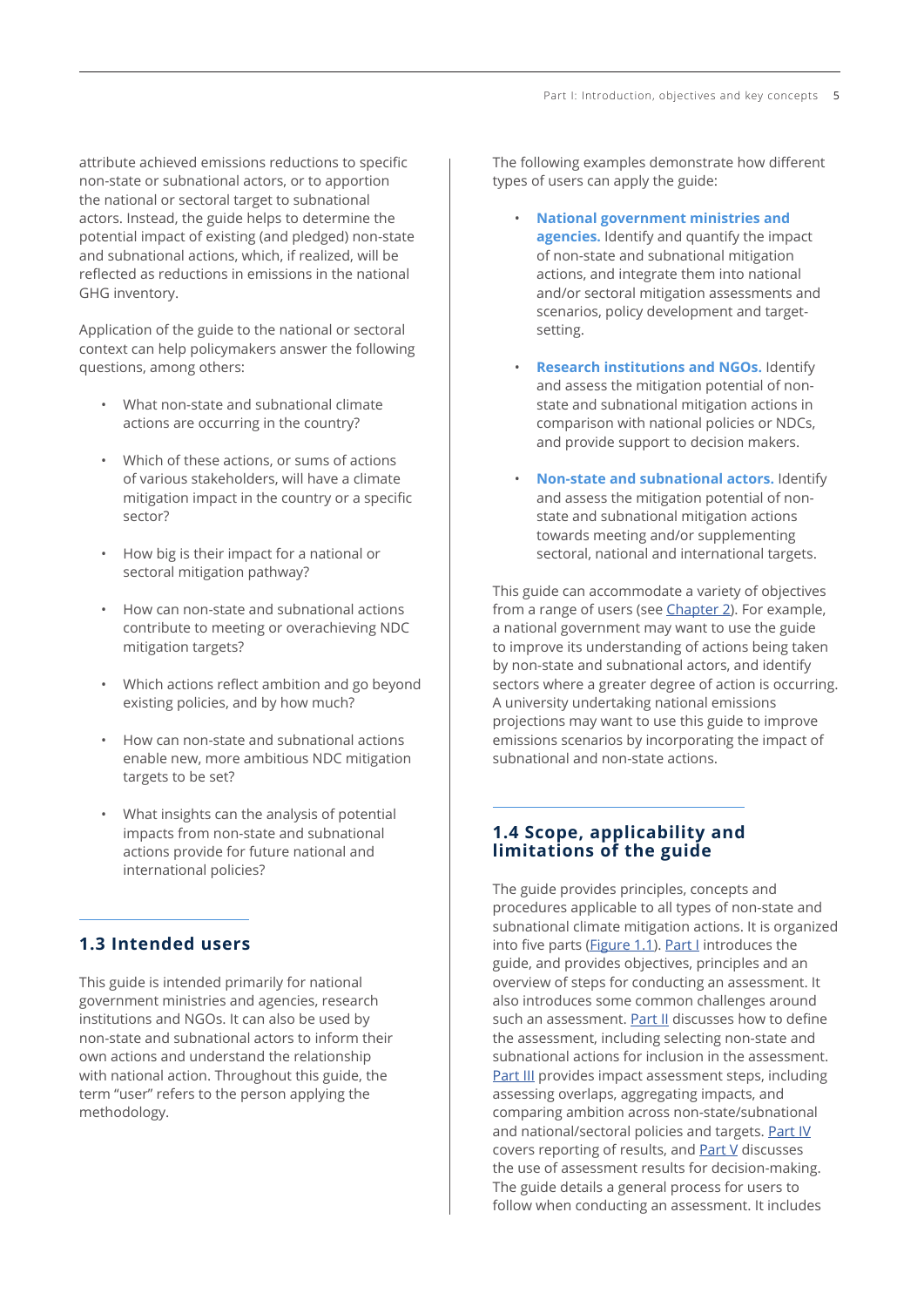<span id="page-3-0"></span>6 Non-State and Subnational Action Guide

#### **FIGURE 1.1**

#### **Overview of the methodology**



illustrative examples, but does not prescribe specific calculation methodologies, tools or data sources.

The guide can be applied to address various objectives, and users may skip parts that are not relevant for their objectives. Further, some of the steps can be undertaken simultaneously or applied in a different order rather than sequentially; this has been highlighted, where relevant. The guide focuses on non-state and subnational activities that mitigate climate change, such as increasing renewable energy generation or improving energy efficiency. These could be activities with an explicit mitigation objective or with broader sustainable development benefits, including emissions reductions (see [Box 1.2\)](#page-4-0). For

example, cooperative international initiatives to improve air quality also reduce GHG emissions.

Adaptation is recognized as equally important to mitigation. However, because of significant differences in metrics and approaches, and since adaptation is not currently considered in GHG emissions projections, the guide does not consider specific adaptation-related impacts of actions. These could potentially be explored in the future.

Given the wide range of non-state and subnational actions, with varying levels of available information, users will need to make several assumptions in aggregating their impacts – for example,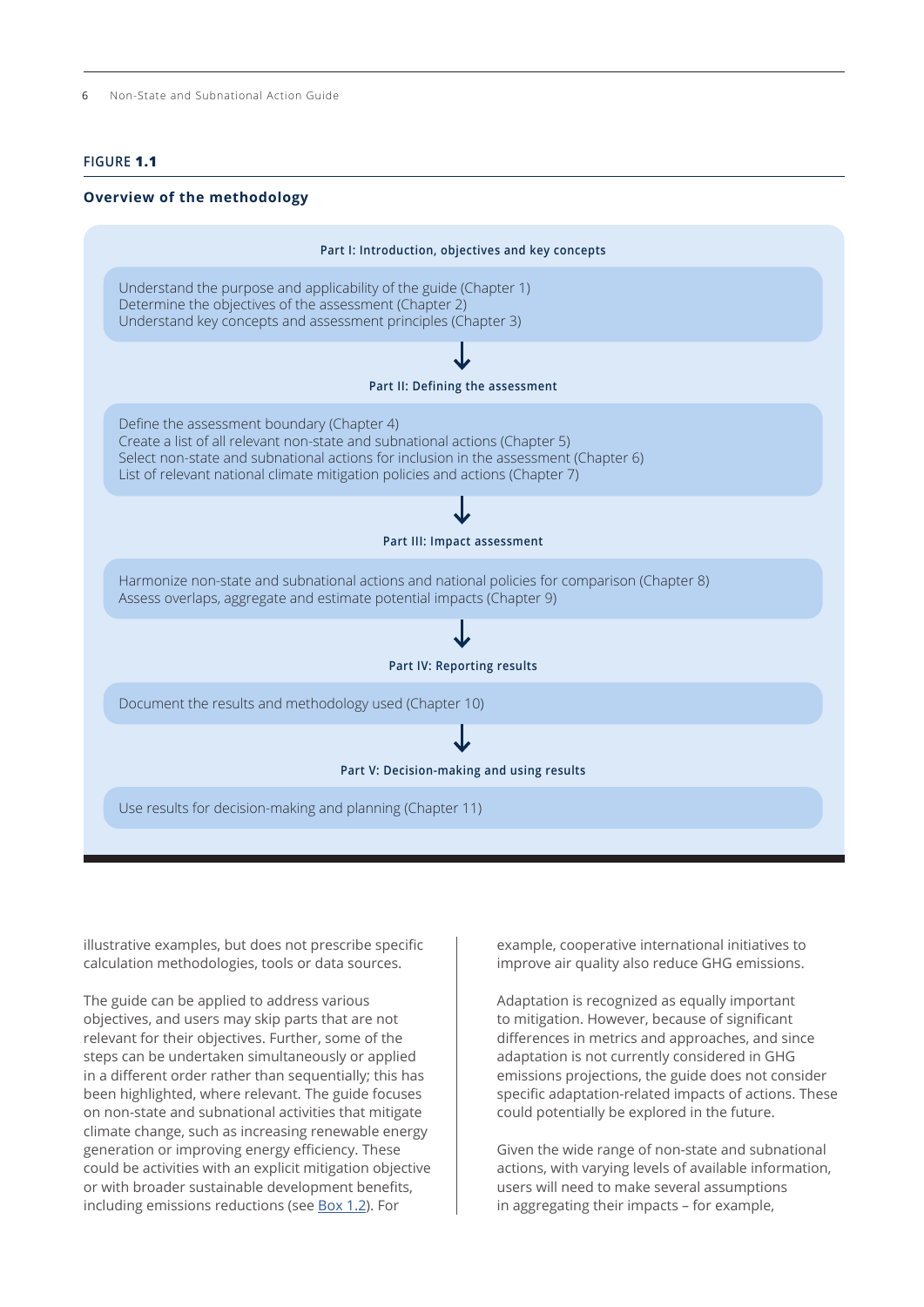## <span id="page-4-0"></span>**BOX 1.2**

### **Sustainable development impacts of non-state and subnational actions**

Sustainable development impacts are wider economic, social and environmental national development impacts or outcomes, beyond climate change mitigation. For example, a state government initiative targeting emissions reductions or energy savings may have multiple benefits, including climate change mitigation, improved air quality, positive impacts on health and increased crop yields. These, in turn, can lead to reduced public spending on health or rural job creation, and increased agriculture exports, which can further help with poverty reduction. For more information on how to assess these broader impacts, refer to the Initiative for Climate Action Transparency (ICAT) Sustainable Development Methodology.

assumptions about the likelihood of a company achieving its stated target. There is often no single, correct approach underlying such assumptions. The guide walks users through possible situations and related conservative assumption choices, but it is not feasible to discuss every situation for every set of actions and actors. Users should use their judgment, based on knowledge gathered about the actions during the assessment process, stakeholder inputs and/or expert consultations. The guide stresses that users should be conservative in their approach, to avoid overestimating impacts and manage accompanying uncertainty, and that all assumptions and methods should be clearly stated, with their underlying rationale. Assumptions should be revisited and updated in subsequent assessments as new information becomes available.

The guide is intended for ex-ante (forward-looking) assessments to understand the expected future impacts of non-state and subnational actions. Ex-post (backward-looking) assessments are not included in this guide. Ex-post assessments can, however, be used to check the results of ex-ante assessments by monitoring the performance of actions over time, verify baselines and underlying assumptions, and guide future strategies. Ex-post assessment can be applied separately on an ongoing basis as new non-state and subnational actions are implemented and/or more information becomes available.

The guide is framed by the global context, which increasingly recognizes and promotes interaction between national governments and non-state and subnational actors. For example, the Paris Agreement explicitly encourages governments to work more closely with these actors.11 The guide

aims to support and inform these discussions without specifically addressing them. The following topics are therefore not included in the scope of this guide:

- What can governments do to promote nonstate and subnational actions within their country?
- What options exist to engage non-state and subnational actors in the country?
- How can national governments and non-state and subnational actors work together more effectively?
- How can policies related to non-state and subnational actions be better integrated into national policies, and vice versa?
- How can national governments and non-state and subnational actors work towards using comparable GHG accounting methodologies, assumptions, reporting formats and target metrics?

When applying the methodology, users should bear in mind that national government and non-state and subnational action can mutually reinforce each other, as shown in [Figure 1.2](#page-5-0). However, in many cases, it is impossible or unnecessary to determine which comes first. In fact, non-state and subnational actors and national governments operate in a single system, where governments set the rules and regulations of the economic activity within their jurisdiction. When national governments set climate targets or adopt new policies, they send signals to, and influence, nonstate and subnational actors. At the same time, when non-state and subnational actors adopt targets and policies, they contribute to meeting goals adopted by national governments.

<sup>11</sup> UNFCCC (2015), par. 119.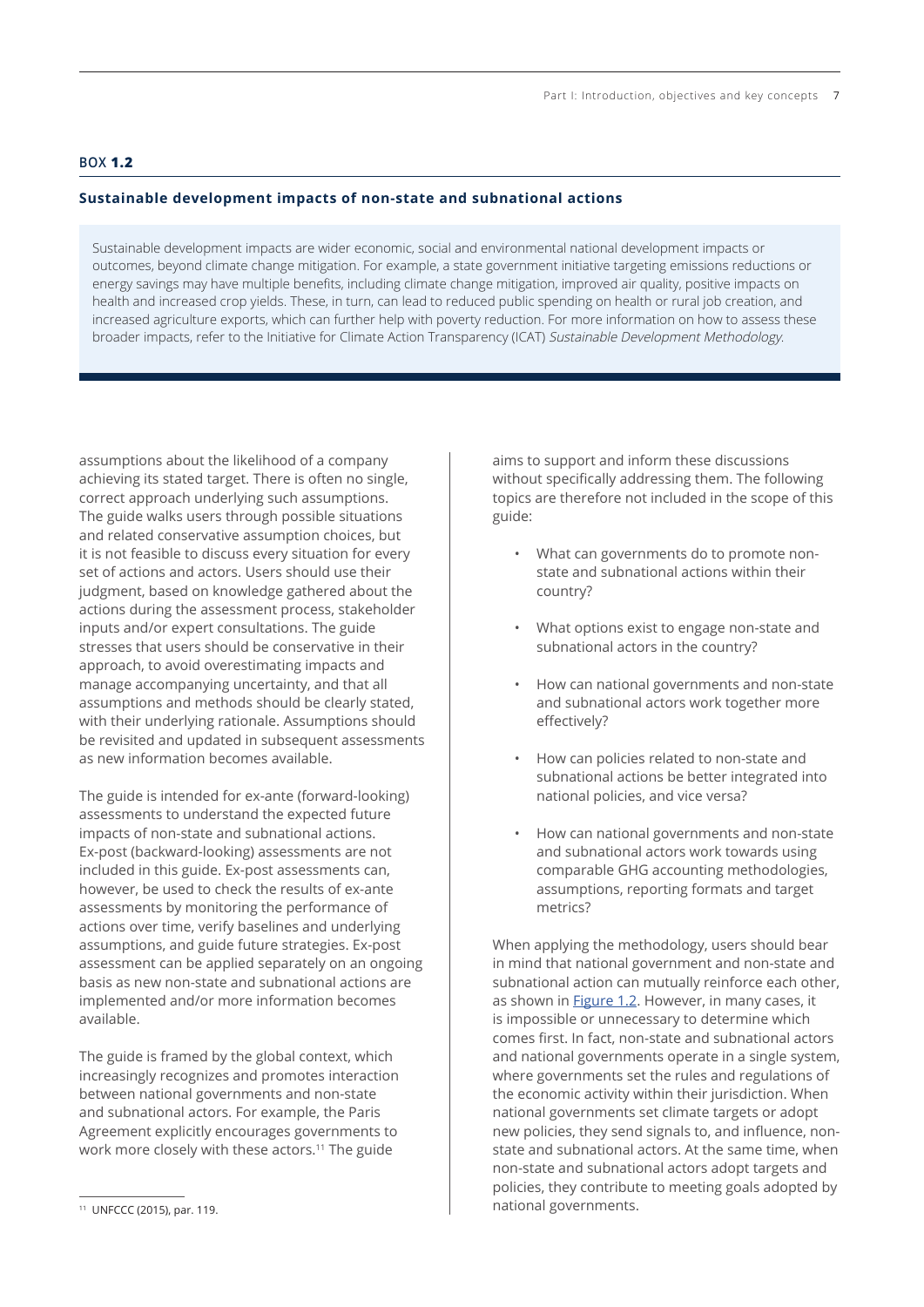## <span id="page-5-0"></span>**FIGURE 1.2**

#### **Relationship between national and non-state and subnational climate action**



### **1.5 Key recommendations**

This guide includes key recommendations, which are recommended steps to follow when assessing and reporting impacts. Key recommendations are intended to help users to produce credible impact assessments that are based on the principles of relevance, completeness, consistency, transparency, comparability, accuracy and conservativeness.

Key recommendations are indicated in subsequent chapters by the phrase "It is a *key recommendation* to …". All key recommendations are also compiled in a checklist at the beginning of each chapter.

The *Introduction to the ICAT Assessment Guides* provides more information on how and why key recommendations are used within the ICAT series of assessment guides.

## **1.6 Relationship with other aggregation studies**

A number of studies have aggregated emissions reductions from non-state and subnational actions in individual countries or even globally. Appendix A lists several of these studies that quantify impacts of actions from a range of actors. There is considerable confusion about the different methodologies available to practitioners, whether there is one "right" methodology for any given situation, and where the ICAT *Non-State and Subnational Action Guide* fits in.

Drawing from these individual studies, this guide has compiled a comprehensive set of steps to provide a framework for users to assess the impacts of different kinds of mitigation actions, implemented by a range of actors within a sector or nation. The guide differs from other studies in that it does not aggregate actions for any country or other region; instead, it sets out the steps necessary to perform such an impact assessment ([Box 1.3](#page-6-0)). Broadly speaking, the various quantification studies use similar steps to aggregate emissions reductions. The ICAT *Non-State and Subnational Action Guide* complements these studies, rather than competing with them or contradicting them.

Given the nature of this exercise, considerable flexibility is built into each step in the guide to allow quantification of a range of actions from disparate actor groups across multiple sectors. Based on their objectives, users can choose distinct options (e.g. focus on subnational actors and the forestry sector only), follow different approaches (e.g. for assessing overlaps) and make different assumptions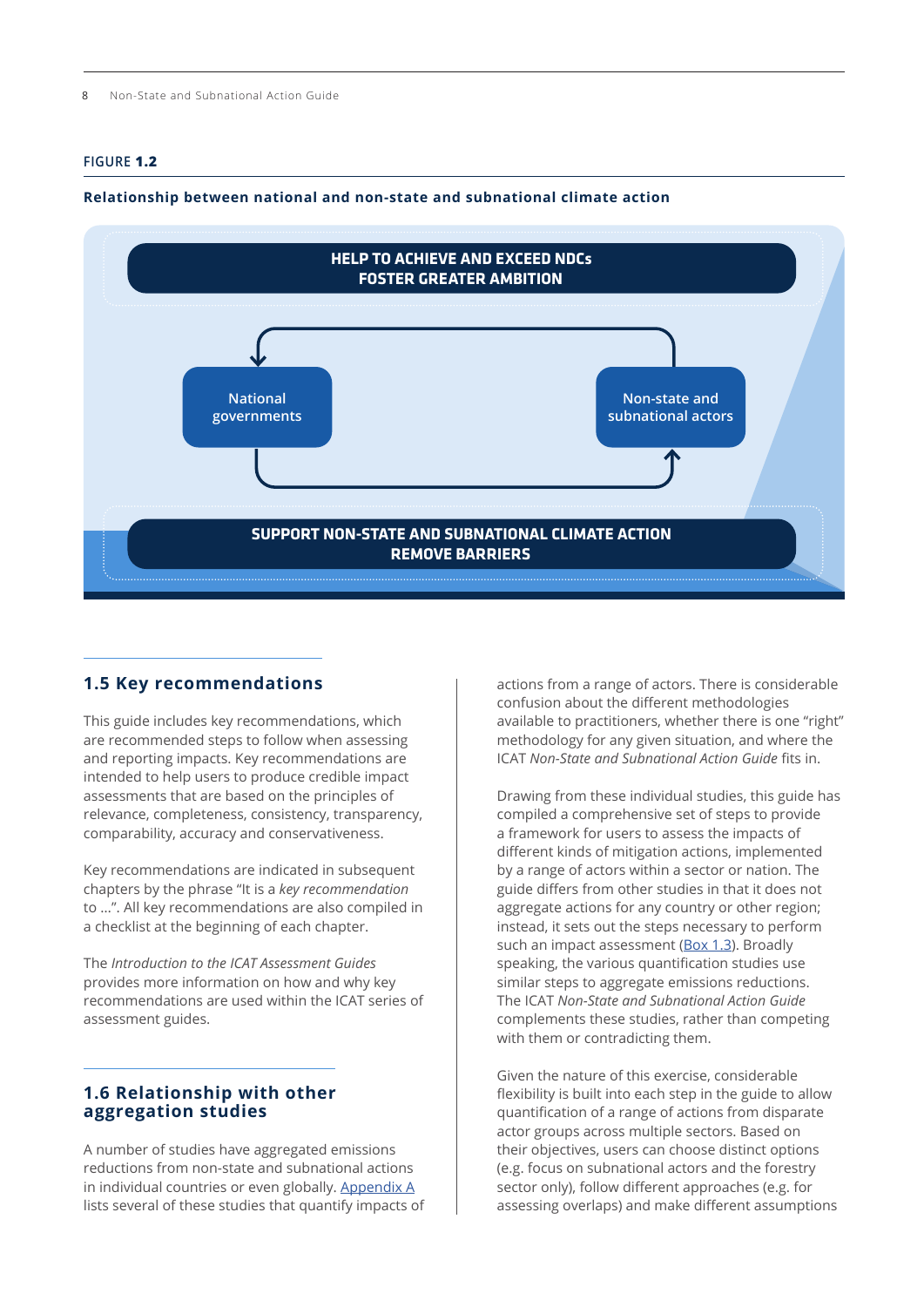## <span id="page-6-0"></span>**BOX 1.3**

## **ICAT Non-State and Subnational Action Guide and aggregation studies**

The relationship between this guide and the individual aggregation studies listed in Appendix A is similar to the relationship between individual GHG emissions inventories and the Greenhouse Gas Protocol Corporate Standard,<sup>12</sup> or between individual city GHG inventories and the *Global Protocol for Community-Scale Greenhouse Gas Emission Inventories*.<sup>13</sup> Similar to the Greenhouse Gas Protocol standards, this guide focuses on identifying steps to develop GHG inventories and provides guidance for users to make appropriate choices in each step. However, unlike the Greenhouse Gas Protocol standards, this guide is not a standard with specific requirements. Users can select an option in each step and make assumptions – based on data availability, resources and their objectives. They transparently record their assumptions and choices; different choices made between options can lead to significant differences among various assessments of non-state and subnational actions.

(e.g. regarding baselines) while following the recommended steps. The choices made at each step will lead to unique results. For example, the studies listed in Appendix A are different from each other in their objectives, assessment boundaries and assumptions made, even if they follow the same broad steps. 1213

Therefore, users should not necessarily search for the "right" methodology; instead, they should use the steps outlined in this guide, choosing options and assumptions at each step that are appropriate to their objectives and data constraints.

## **1.7 Relationship to other methodologies and resources**

This guide is part of the ICAT series of guides for assessing impacts of policies and actions.14 It is intended to be used in combination with any other ICAT documents that users choose to apply, including:

- sector-level methodologies for assessing GHG impacts of policies and actions in the energy, transport, agriculture and forestry sectors
- *• Sustainable Development Methodology* for assessing the environmental, social and economic impacts of policies and actions
- *• Transformational Change Methodology* for assessing the transformational impacts of policies and actions
- *• Stakeholder Participation Guide* on how to carry out effective stakeholder participation when designing, implementing and assessing policies and actions, as well as non-state and subnational actions
- *• Technical Review Guide* on how to review assessment reports, covering the impact of non-state and subnational actions, and GHG, sustainable development and transformational impacts.

The ICAT series of assessment guides is intended to enable users who choose to assess the GHG impacts, sustainable development impacts and transformational impacts of a policy or action to do so in an integrated and consistent way within a single impact assessment process. Users should refer to the *Introduction to the ICAT Assessment Guides* for more information about the ICAT assessment guides and how to apply them in combination.

This methodology builds on existing resources such as the Greenhouse Gas Protocol *Policy and Action Standard* (© WRI 2014; all rights reserved)<sup>15</sup> the Greenhouse Gas Protocol *Mitigation Goal Standard*, 16 the Global Climate Action report<sup>17</sup> and the Fulfilling

<sup>12</sup> Available at:<http://ghgprotocol.org/corporate-standard>.

<sup>13</sup> Available at: [https://ghgprotocol.org/greenhouse-gas-protocol](https://ghgprotocol.org/greenhouse-gas-protocol-accounting-reporting-standard-cities)[accounting-reporting-standard-cities](https://ghgprotocol.org/greenhouse-gas-protocol-accounting-reporting-standard-cities).

<sup>14</sup> <https://climateactiontransparency.org/icat-toolbox>

<sup>15</sup> Available at: www.ghgprotocol.org/policy-and-action-standard.

<sup>16</sup> Available at: <https://ghgprotocol.org/mitigation-goal-standard>.

<sup>17</sup> Data-Driven Yale, NewClimate Institute and PBL (2018a).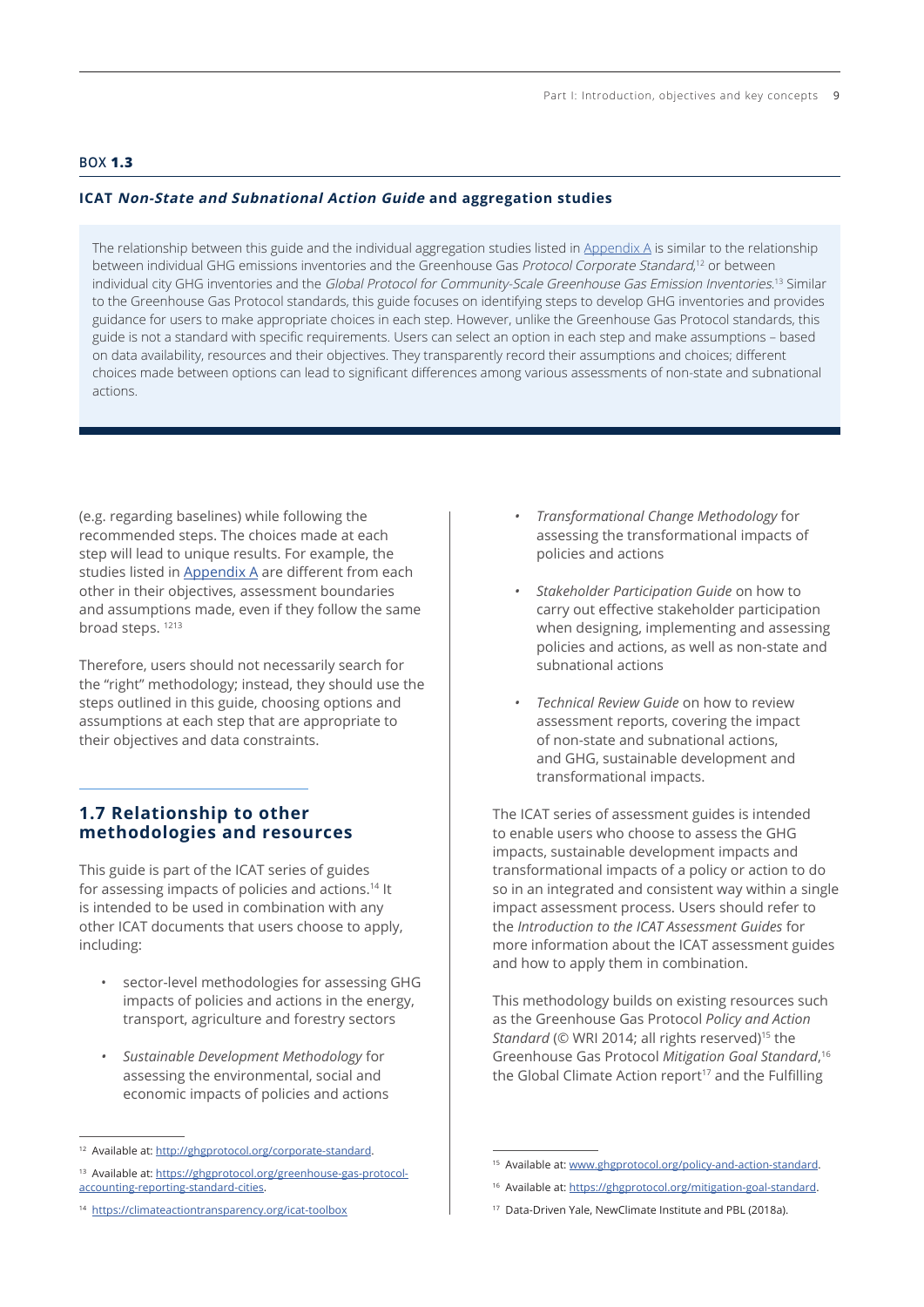America's Pledge report.<sup>18</sup> It adapts the structure, and some of the tables, figures and text from these resources, where relevant, to assessing non-state and subnational impacts. Figures and tables adapted from these resources are cited, but for readability not all text taken directly or adapted from these resources (primarily the *Policy and Action Standard* and the Global Climate Action report) is cited.

## **1.8 Process for developing the guide**

The guide was developed through an inclusive, multi-stakeholder process convened by ICAT. The development of this document was led by a project team composed of the NewClimate Institute (lead), the World Resources Institute (WRI), The Climate Group and CDP. One of the appendices (Appendix C) was led by CDP, with contributions from WRI, the NewClimate Institute and The Climate Group.

The first draft was developed by the project team with inputs from a Technical Working Group (TWG). The TWG consisted of experts and stakeholders<sup>19</sup> from a range of countries identified through a public call for expressions of interest. The TWG contributed to the development of the technical content of the guide through participation in regular meetings and written comments. A Review Group provided written feedback on the first draft, which was taken into account to produce a second version of the guide in July 2018. The July 2018 version was applied by various organizations in three countries – India, Mexico and the United States – to ensure that it can be practically implemented.

The following three pilot assessments were part of the practical application of this guide:

• Assessment of corporate actions in India. WRI India and the Confederation of Indian Industry analysed voluntary targets of 53 companies, representing 28% of India's industrial sector emissions in 2014, to understand how they relate to India's national GHG emissions projections for 2020 and 2030. This assessment of the GHG emissions reduction impact of voluntary business commitments in India's industrial sector is referred to as the "India corporate actions assessment" in this guide.

- Assessment of non-state and subnational actions in the United States. The initiative America's Pledge used the guide to aggregate mitigation efforts from cities, states, companies and various coalitions in the United States to understand their impact on national emissions projections. The comprehensive assessment of how cities, states and businesses are driving the United States towards a low-carbon future is referred to as the "Fulfilling America's Pledge report" in this guide.
- Assessment of subnational actions in Mexico. Grupo Ecológico Sierra Gorda applied the methodology in Mexico to understand how a state-based nationally appropriate mitigation action (NAMA) in the agriculture and forestry sector (called "Subnational mitigation actions for forest regeneration and the implementation of planned grazing mitigation action") compares with the country's NDC and sectoral goals. The assessment is referred to as the "Mexico subnational actions assessment" in this guide.

This version of the guide was informed by the feedback gathered from these assessments and includes case studies from these applications. Parallel work that has also informed this version includes the Global Covenant of Mayors 2018 Global Aggregation report;<sup>20</sup> and the Data-Driven Yale, NewClimate Institute and Netherlands Environmental Assessment Agency (PBL) *Global Climate Action from Cities, Regions and Businesses* report<sup>21</sup> (referred to as the "Global Climate Action report" in this guide).

ICAT's Advisory Committee, which provides strategic advice to ICAT, reviewed the second draft. More information about the development process, including governance of the initiative and the participating countries, is available on the ICAT website.

All contributors are listed in the Contributors section.

<sup>&</sup>lt;sup>18</sup> America's Pledge (2018a).

<sup>19</sup> Listed at: [https://climateactiontransparency.org/icat-toolbox/non](https://climateactiontransparency.org/icat-toolbox/non-state-subnational-action/technical-working-group)[state-subnational-action/technical-working-group.](https://climateactiontransparency.org/icat-toolbox/non-state-subnational-action/technical-working-group)

<sup>20</sup> For more information, see:

https:/[/www.globalcovenantofmayors.org/impact2018.](https://www.globalcovenantofmayors.org/impact2018)

<sup>21</sup> Available at: <http://bit.ly/yale-nci-pbl-global-climate-action>.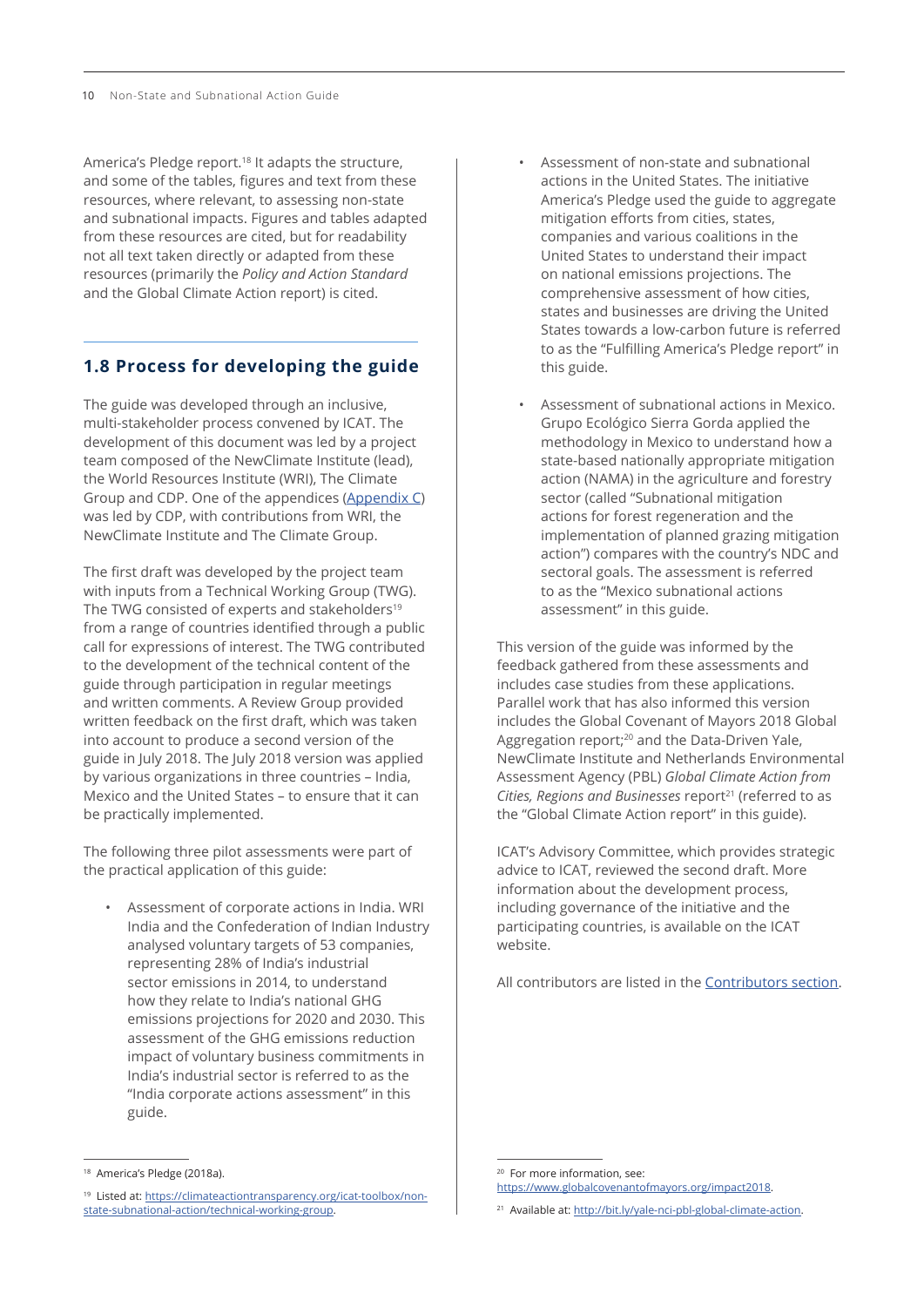# <span id="page-8-0"></span>**2 Objectives of assessing the impact of non-state and subnational actions**

*This chapter provides an overview of objectives users may have when assessing the impacts of non-state and subnational climate actions. Defining the assessment objectives is an important first step because decisions made in later chapters are guided by the stated objectives.* 

## **Checklist of key recommendations**

• Determine the objectives of the assessment at the beginning of the impact assessment process

Recognizing that governments have limited resources and that these can vary significantly across countries, this guide offers an approach that can be tailored, depending on users' objectives for undertaking the assessment. It is a *key recommendation* to determine the assessment objectives at the beginning of the impact assessment process. The chosen objectives inform how users apply various steps in the guide (see Section 3.2). Further, analyses can be narrowly targeted (focusing on a subset of actions or sectors, such as the impact of cement companies' voluntary targets on industrial sector emissions) or broader (such as assessing the impact on national emissions of all non-state and subnational actions across the economy). Examples of possible objectives for assessing the impacts of non-state and subnational actions are discussed below. [Box 2.1](#page-9-0) provides objectives used in some assessments.

Users can assess the impacts to pursue different objectives, such as the following:

• Understand the landscape of non-state and subnational effort – for example, by analysing the types of actions being undertaken and the types of actors that are involved. This information can be used in a variety of ways, such as to determine opportunities for engagement with non-state and subnational actors; promote new actions; or determine the extent of adoption of a policy or action among regional public and private non-state and subnational actors (e.g. cities, businesses), which can indicate the implicit mandate or consensus around different types of actions.

- Determine the combined expected impact of all non-state and subnational actions in a country or sector. The impact of non-state and subnational actions is not an additional impact because it does not consider potential overlaps with national policies, but it can nevertheless demonstrate the contribution that non-state and subnational actors may make, and inform efforts to encourage or strengthen such actions. Users can tailor their assessments to focus on the collective impact of specific types of actions or actors; for example, the guide can be used to assess the collective impact of actions by local governments in the transport sector.
- Determine the contribution of non-state and subnational actions towards achieving national or sectoral climate change targets (e.g. NDC targets). Economy-wide or sectoral targets are achieved through policies and actions at multiple levels and through the involvement of multiple actors. Users may want to assess the specific contribution of non-state and subnational actions in realizing these targets.
- Determine the level of additional effort needed to achieve an NDC target, considering existing national policies and the contribution of non-state and subnational actions. Users can assess the gap between the impact of existing climate policies and actions, and the targets. Policymakers and others can use this understanding to inform strategies and initiatives to bridge the gap. Where the sum of non-state and subnational actions goes beyond the national target, such results should not provide a perverse incentive to slow down climate action by the national government. The assessment results can instead be used to inform future policy design, including enhancement of national mitigation targets and reformulation of NDCs towards enhanced ambition (also mentioned below).
- Understand the potential of non-state and subnational actions to enable the country or sector to achieve a more ambitious target.